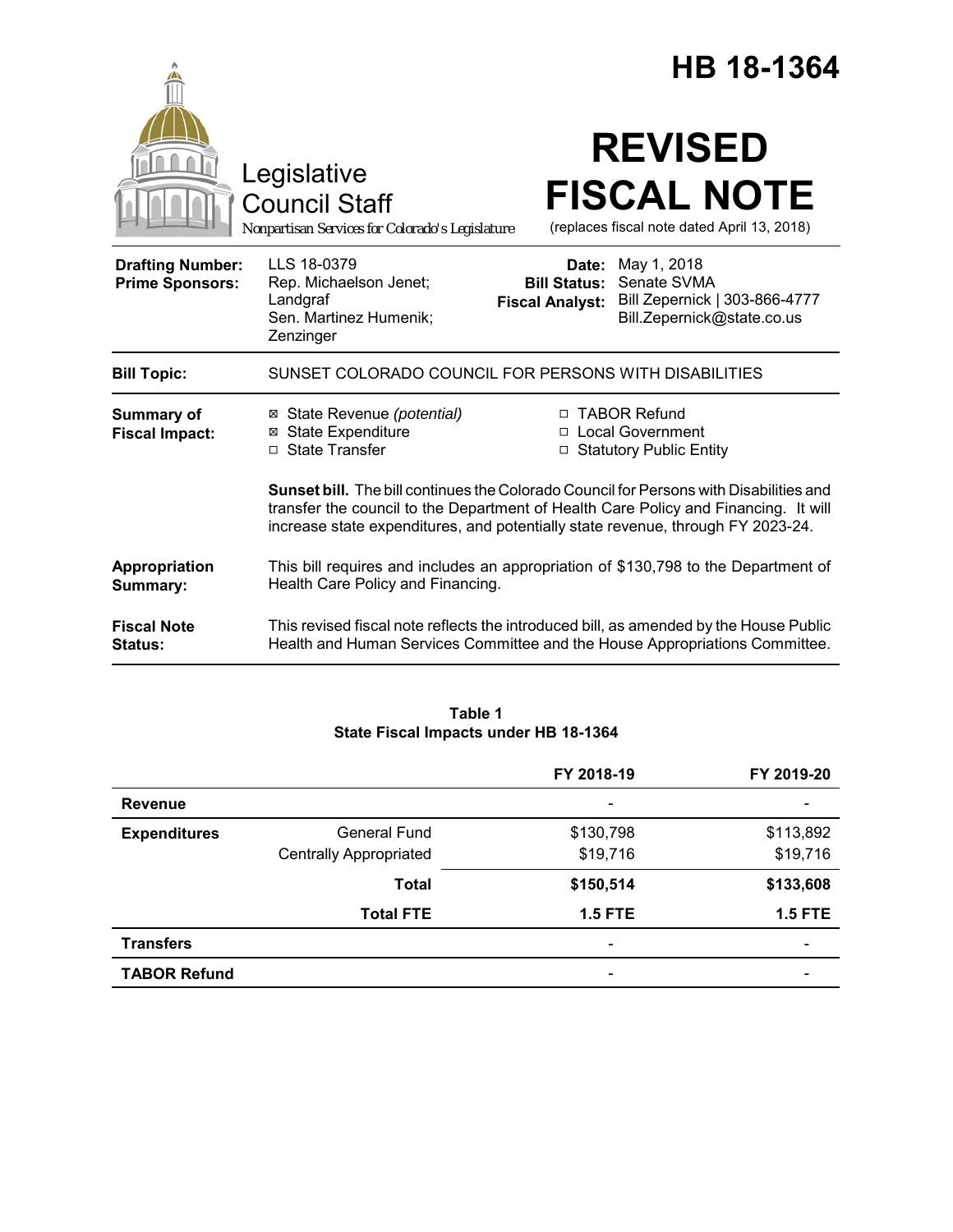May 1, 2018

### **Summary of Legislation**

Under current law, the Colorado Council for Persons with Disabilities (the council) is scheduled to repeal on July 1, 2018. This bill continues the council through September 1, 2023, and makes several changes to the role and function of the council. Among the various changes to the council, the bill:

- relocates the council from the Governor's Office to the Department of Health Care Policy and Financing (HCPF);
- reduces membership on the council from up to 20 members to 10 members, of which 7 are voting members and 3 are non-voting members;
- specifies the membership criteria and terms, and that the appointing authorities for the council are the Governor (2 voting members) and the executive director of HCPF (5 voting members and 3 non-voting members);
- specifies that members serve without compensation but may be reimbursed for actual and necessary expenses;
- lists the duties of the council, including maintaining a website of resources for persons with disabilities, conducting research, coordinating with other boards and commissions, monitoring the state's implementation of the Americans with Disabilities Act (ADA), maintaining a list of state agency ADA coordinators, acting as an entry point for public grievances concerning disability issues and making referrals to the appropriate resources, and issuing an annual report to the Governor and General Assembly

In addition, the bill requires HCPF to select a nonprofit organization to perform the duties of the Disabled Parking Education Program, and may allocate any money appropriated to it from the existing Disabled Parking Education and Enforcement Fund. The bill specifies the duties of the council in connection with the nonprofit and the education program.

# **Background**

The Colorado Council for Persons with Disabilities was created in 2008 and is housed in the Governor's Office. Currently, the Governor may appoint up to 20 members to the council who serve without compensation, but may be reimbursed for actual and necessary expenses. The council has had spending of less than \$5,000 per year for expense reimbursement and other expenses over the last several fiscal years. The fiscal note assumes that no adjustment to the Governor's Office is required if the council is repealed or moved to a different agency.

### **State Revenue**

The bill potentially increases state revenue to HCPF for the council from gifts, grants, and donations. At this time, no source of funding has been identified. Gifts, grants, and donations are exempt from TABOR revenue limits.

# **State Expenditures**

The bill increases costs in HCPF by \$150,514 in FY 2018-19 and \$133,608 in FY 2019-20. Staffing in HCPF is increased by 1.5 FTE per year. Costs for the council, as reconstituted under the bill, are summarized in Table 2 and discussed below.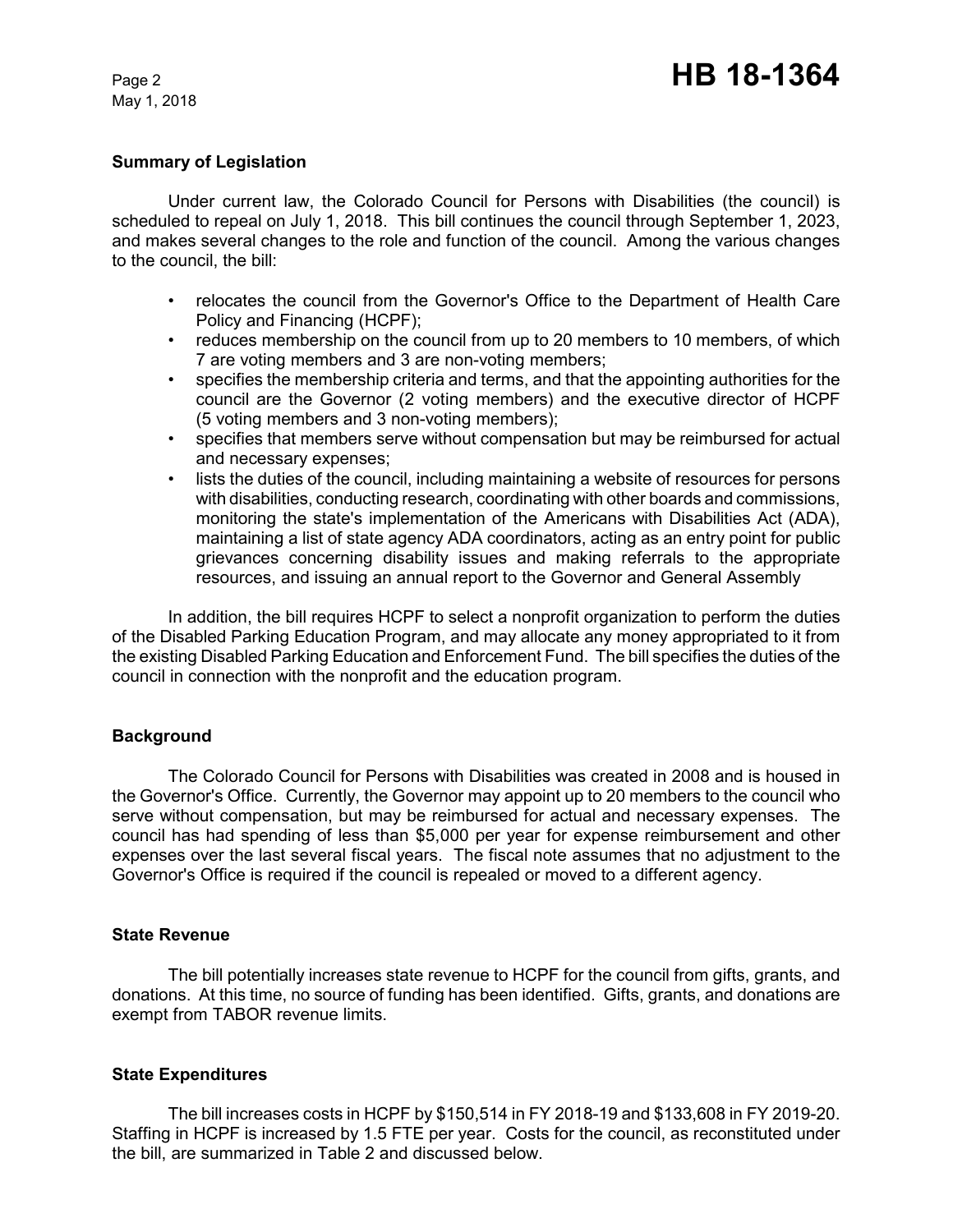#### **Table 2 Expenditures Under HB 18-1364**

| <b>Cost Components</b>                               | FY 2018-19     | FY 2019-20     |
|------------------------------------------------------|----------------|----------------|
| Department of Health Care Policy and Financing       |                |                |
| <b>Personal Services</b>                             | \$96,067       | \$96,067       |
| <b>Operating Expenses and Capital Outlay Costs</b>   | \$10,831       | \$1,425        |
| <b>Travel and Reimbursement</b>                      | \$7,900        | \$7,900        |
| Meeting Accommodations for Persons with Disabilities | \$6,000        | \$6,000        |
| Website                                              | \$10,000       | \$2,500        |
| Centrally Appropriated Costs*                        | \$19,716       | \$19,716       |
| FTE - Personal Services                              | $1.5$ FTE      | $1.5$ FTE      |
| Total                                                | \$150,514      | \$133,608      |
| Total FTE                                            | <b>1.5 FTE</b> | <b>1.5 FTE</b> |

 *\* Centrally appropriated costs are not included in the bill's appropriation.*

**Staffing.** To provide staff support to the council, HCPF requires 1.5 FTE. Staff will organize meetings, communicate with stakeholders, take meeting minutes, publish information on the council website, conduct research, and coordinate with a nonprofit organization on disabled parking education. Personal services, operating, and capital outlay expenses for these staff are shown in Table 2 above.

**Travel and reimbursement.** The fiscal note assumes that the council will hold 6 meetings per year and that at least one meeting will be held outside the Denver metro area each year. Costs to reimburse members for travel and expenses, and for staff travel costs are shown in Table 2 above.

**Meeting accommodation.** The council will have costs to accommodate people with disabilities at their meetings, including support service providers and interpreters. The fiscal note assumes costs of \$1,000 per meeting for these accommodations resulting in total costs of \$6,000.

**Website.** The bill requires the council to maintain a website of resources for persons with disabilities. The fiscal note estimates that the website will cost \$10,000 in the first year and \$2,500 in the second and future years.

**Disabled parking education.** The fiscal note assumes that staff supporting the council will coordinate with the selected nonprofit entity on disabled parking education issues and that no additional appropriations are required for this purpose. It is assumed that the nonprofit organization will provide in-kind support for the program or will be funded by gifts, grants, and donations, if received.

**Centrally appropriated costs.** Pursuant to a Joint Budget Committee policy, certain costs associated with this bill are addressed through the annual budget process and centrally appropriated in the Long Bill or supplemental appropriations bills, rather than in this bill. These costs, which include employee insurance and supplemental employee retirement payments, are estimated to be \$19,716 in both FY 2018-19 and FY 2019-20.